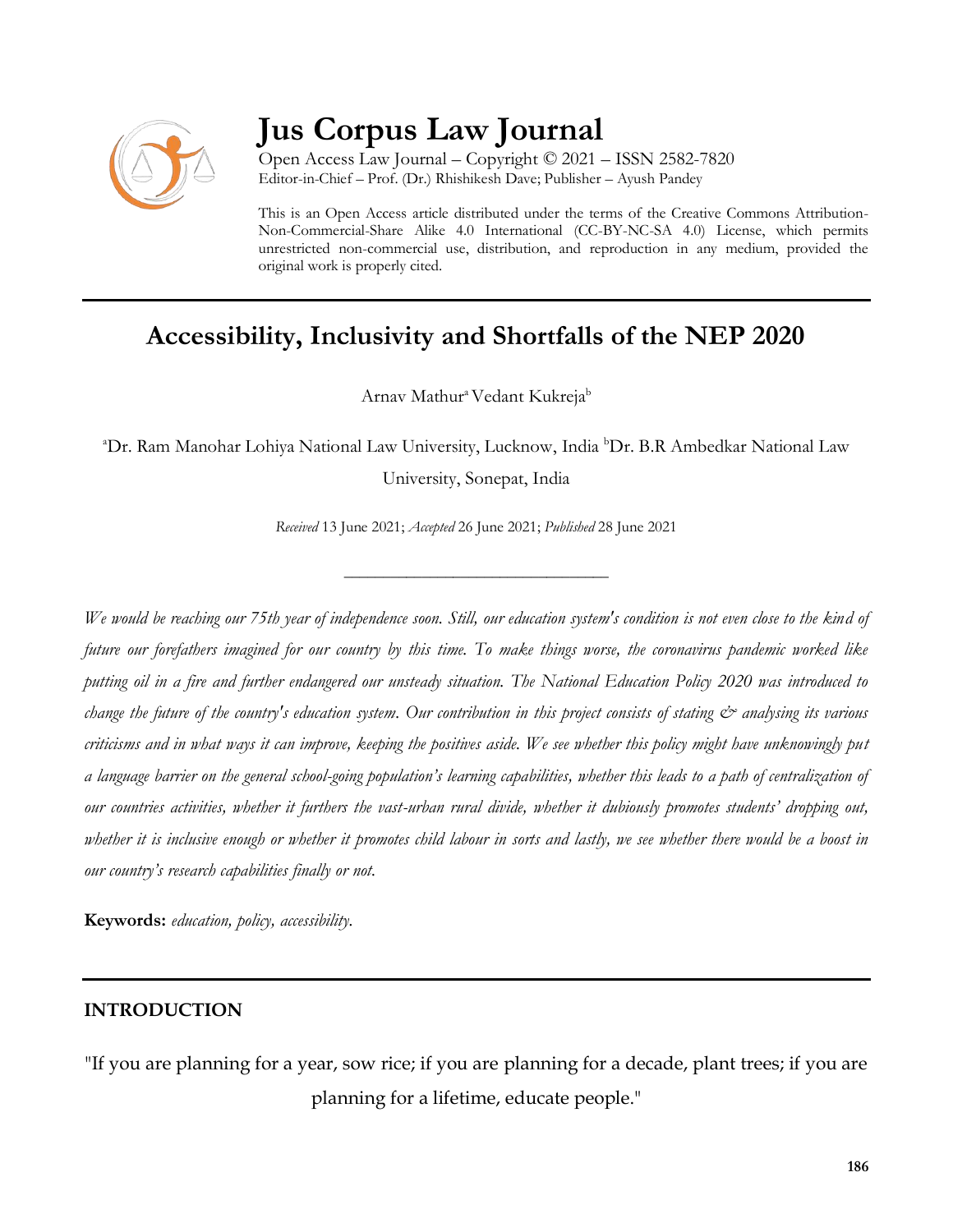#### – Chinese Proverb

This proverb very rightly puts forward the dream we as countrymen aspire to achieve in all spheres of our lives, be it education, medical, food, technology, or any other sector going forward. We would be reaching our 75th year of independence soon. Still, our education system's condition is not even close to the kind of future our forefathers imagined for our country by this time. To make things worse, the coronavirus pandemic worked like putting oil in a fire and further endangered our unsteady situation. In the middle of all this commotion, when the whole country was in lockdown, and the schools and colleges were conducting classes online, which seemed to be the 'new normal, the National Education Policy 2020 was introduced to change the future of the country's education system.

No doubt, the Government has tried to bring in a sea of change with the introduction of this policy. It will provide a lot of flexibility and convenience to the students, but how much it will be useful and how aptly it will be implemented might be a spectacle to behold. This was an essential step needed so that the Institutions can at least place them at par with the other Higher Education Institutions established internationally.

Now, there is a ton of other positives that we have been promised. Still, we have many grey areas that might become problematic if they go without being debated in Parliament. So, let's get to the task and see the key takeaways from the NEP 2020:

#### **A LANGUAGE BARRIER IN THE MAKING?**

 $\overline{\phantom{a}}$ 

The regional languages have been given due importance, especially in a country like ours, where we are proud of our diversity. This was a step in that direction through the National Education Policy 2020. However, if we look at the other side of the coin, language seems to have a nagging negative factor as historically, India has been having the continuous problem of teacher and student ratio, so introducing mother languages in academic institutions for each subject can be a problem. To Find a capable teacher is a challenge sometimes.<sup>1</sup> Plus, now the

<sup>1</sup> Sentinel Digital Desk, 'NEP 2020: Opportunities & Challenges' (*The Sentinel,* 10 November 2020)

[<sup>&</sup>lt;https://www.sentinelassam.com/editorial/nep-2020-opportunities-challenges-510894>](https://www.sentinelassam.com/editorial/nep-2020-opportunities-challenges-510894) accessed 20 May 2021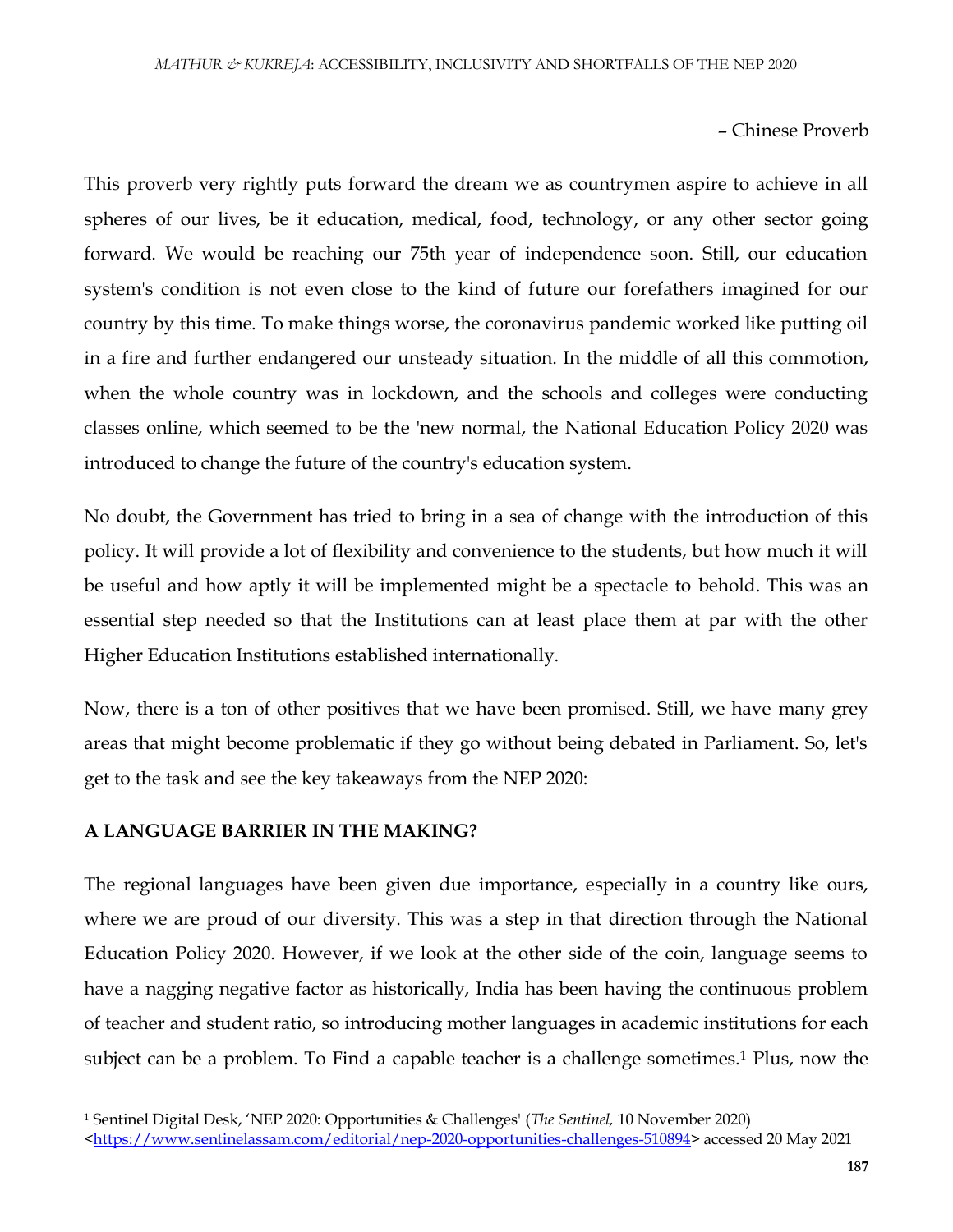challenge is to find and make study material in mother and regional languages. The Indian Government wanted to follow other countries like China, Germany, France, where international students have to learn the language of their land to understand the country better. However, India has 22 active languages and not one national language like in other countries.

The new policy can further increase the differences between the different sections of society and cultures. The students of the government schools may now be taught in their respective regional languages, while the students in private institutions will still be introduced to English in their earlier classes. This will probably increase students who may find it harder to get comfortable with English as they will be introduced to this subject about seven years later than when a lot of other students in private schools would.

# **A SECRET PATH TO CENTRALIZATION & PRIVATIZATION?**

 $\overline{\phantom{a}}$ 

Before the policy was introduced, higher education was regulated by the University Grants Commission (UGC) and 14 professional councils such as the All India Council of Technical Education (AICTE) and the Medical Council of India (MCI), and the Bar Council of India. The single higher education regulator plan has moved back and forth several times. Still, it has finally been approved in the new NEP. <sup>2</sup>

Having a single regulatory body will make it more structured and efficient to analyse and monitor the education system as it would all be in one place. Now let's admit that it did get much positive response but just based on some useful words and pretty promises can we impose this significant initiative on the entire population of this diverse country? Moreover, when due to the ongoing pandemic and lockdown, there could not be a parliament session conducted. Can then we say that it was correct to pass the policy without debating on the final draft? Doesn't this look like an imposition of the wants of the centre on the entire country?

<sup>2</sup> Edex Live, 'NEP 2020: No More UGC, AICTE, NCTE — to Be Replaced by a Single Education Regulator' (*New Indian Express*) [<https://www.edexlive.com/news/2020/jul/29/nep-2020-no-more-ugc-aicte-ncte--to-be](https://www.edexlive.com/news/2020/jul/29/nep-2020-no-more-ugc-aicte-ncte--to-be-replaced-by-a-single-education-regulator-13572.html)[replaced-by-a-single-education-regulator-13572.html>](https://www.edexlive.com/news/2020/jul/29/nep-2020-no-more-ugc-aicte-ncte--to-be-replaced-by-a-single-education-regulator-13572.html) accessed 20 May 2021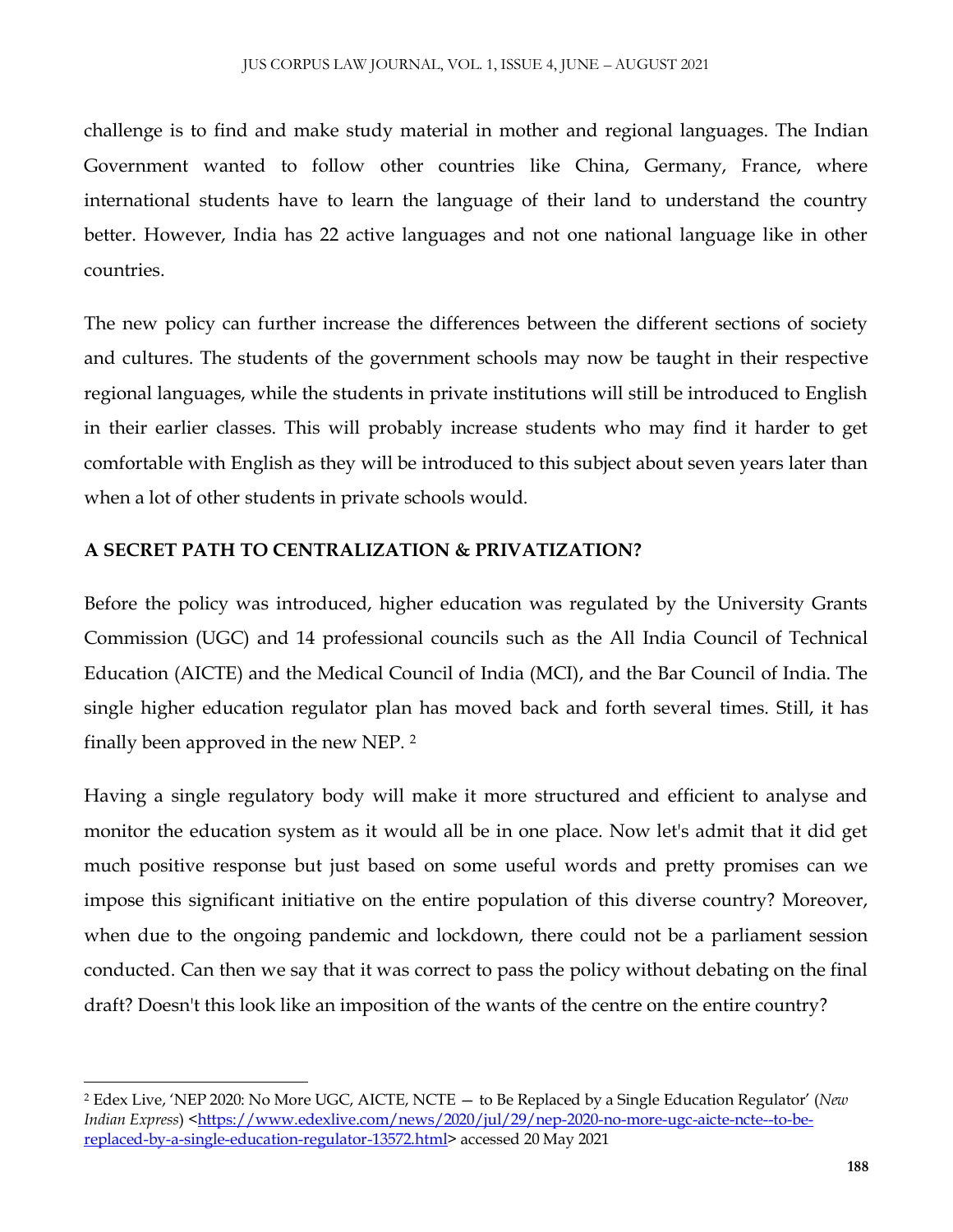Also, establishing foreign universities in India can be quite an expeditious task, so will the Government lessen their spending on the government schools because it is already common knowledge that there is not enough money in the budget which can fulfill all the aims, we aspire to achieve with the help of this policy. If this happens, then much good work will be undone.

# **A VAST URBAN-RURAL DIVIDE?**

It might not have created much of a difference if not for the pandemic, which played spoilsport. We can easily choke on from guilt to see how rural people have had to face more difficulties than urban people in this age of the 'new normal' of online education. One of India's most significant disparities is the internet divide, which is a mighty prick in the path of justice to the people. According to TRAI Figures<sup>3</sup>Urban Internet Subscribers are 439.99 Million despite being just 30% of the country's whole population, and the rest were Rural Internet Subscribers of 247.63 Million. This means that Urban Internet Subscribers per 100 people is a whopping 104.25, and Rural Internet Subscribers per 100 people is a meagre 27.57.

Girls who could go to school in rural areas are now confined to their houses' corners and serve their families as these families cannot afford online education. There is no initiative to support this condition. There should be a discussion on these issues.

# **A HINTED GLORIFICATION OF CHILD LABOUR?**

 $\overline{\phantom{a}}$ 

A great and novel addition to this policy is that of vocational training. Now, in this new setup of 5+3+3+4, there is an introduction of some window of internships and courses these class 6-8 children can do and definitely, it might be a learning curve and a chance to develop their personalities for some but let's take the example of some students from the lower sections who are not so economically safe.

<sup>3</sup> Telecom Regulatory Authority of India, 'The Indian Telecom Services Performance Indicators' (*Telecom Regulatory Authority of India,* 2020) [<https://trai.gov.in/sites/default/files/PIR\\_08012020\\_0.pdf>](https://trai.gov.in/sites/default/files/PIR_08012020_0.pdf) accessed 22 May 2021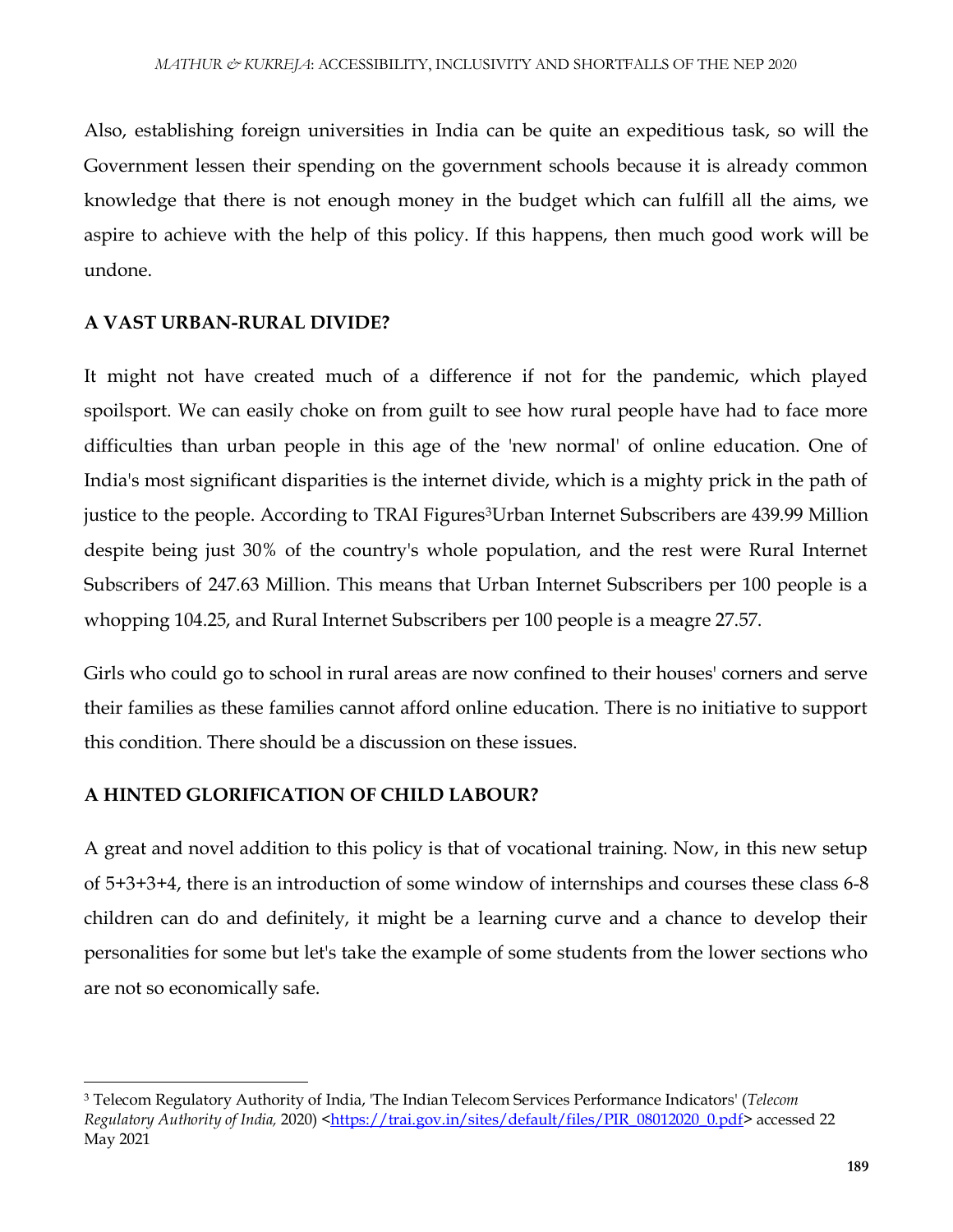Don't you think one can get inclined towards more work and start giving less time to studies just because one can experience one's getting good grades out of those hours one puts in while working while getting marks in tests and studying hard is a long and time-taking process? If the child begins to think that anyway, he needs to earn when he grows up, so why not give up studies and start doing these little jobs and, in turn, help the family. They should not get addicted to the same practice growing up. This can cost a considerable learning curve for them and also a chance to get out of their isolated position. There should be a good counsellor allotted to children from whom they can ask for help and make the right decisions.

# **IS IT INCLUSIVE ENOUGH?**

# **For the Minority Sections**

 $\overline{a}$ 

There were considerable discussions in the Draft NEP 2019. Still, now in the actual policy, there was not even a mention of madrasas, maktab, gurukul, pathshalas despite being heavy emphasis in real life. It is even sadder to see that the word 'Minority' itself was just mentioned twice in the final draft of 66 pages, where it was dealt with only in one page and that too in a single point, the 6.2.4 of the policy.<sup>4</sup> Can we ignore about 25% of our country's population this easily when their future can lie in these prestigious institutions? The NEP talks about the regional languages, but it does not enlighten us about Madrasa, etc.

Although these were the only institutions imparting education in the country before the British introduced the formal school system, no serious attempt seems to have been made to study these institutions' functioning and assess the support they needed from the Government.<sup>5</sup> Maktabs and Madrasas have to be reinvigorated to fulfill the challenge of the modern world. Strong emphasis must be laid on education quality and expanding the base of science, information, and technology. This is the requirement of our present era of competition.

<sup>4</sup> Ministry of Human Resource Development, 'National Education Policy 2020' (*Government of India*, 2020) [<https://www.education.gov.in/sites/upload\\_files/mhrd/files/NEP\\_Final\\_English\\_0.pdf>](https://www.education.gov.in/sites/upload_files/mhrd/files/NEP_Final_English_0.pdf) accessed 24 May 2021

<sup>5</sup> Vishal Pajankar, 'Maktabs and Madrasas in India: A Look at Statistics Based on 8th All India School Education Survey' (2017) 7 Asian Journal of Research in Social Sciences and Humanities 1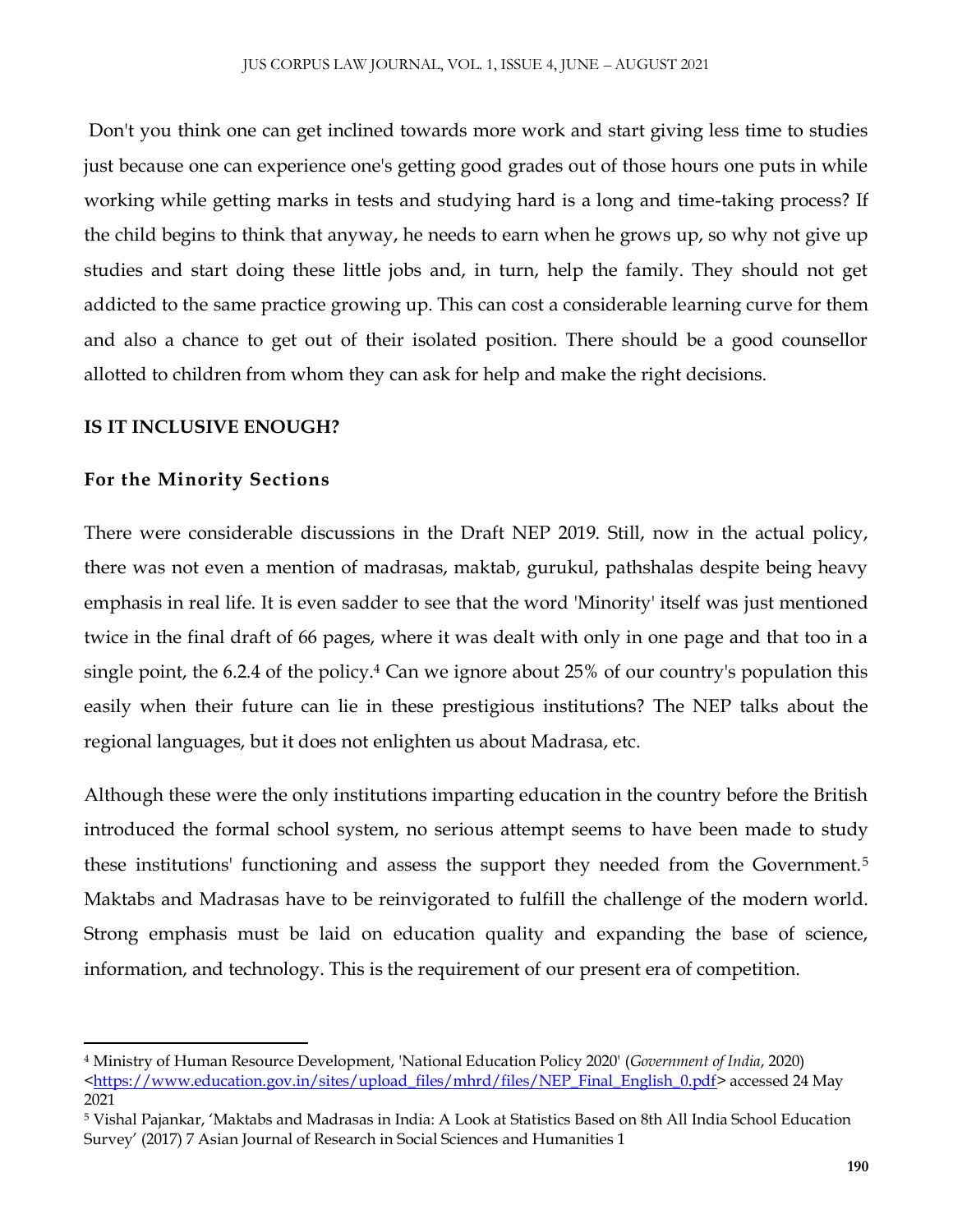#### **For the Disabled and SC/ST population**

We are happy that this policy, which came 34 years after the last education policy, addresses the problems of the disabled in an authentic sense and seems to help them in a lot better manner. It is a substantial step-up because with the help of the vocational training courses.

There is a focus on shaping up skills, which is a massive boost for even the mentally challenged children and children with special needs as the curriculum can be made a lot easier. With the help of outstanding instructors, they can get better and feel a sense of achievement during the pandemic. Although online education for deaf and blind children has remained a challenge, and there are many protests to make the online process and modules more inclusive for these special children too.

It is also good to see that the Government is coming forward to help and educate people from SC/ST community. Still, we all know that because of their backwardness and isolation, these people suffer a lot and are the most vulnerable people in education. We all know that many of them live in forest areas and keep themselves confined to themselves, and do not interact much. There are reservations to bring them to the fore, but sadly, most of them stay away from the globalized world. However, in this policy, the Government has mentioned that they will include them and work for their upliftment, but precisely no such steps are mentioned in the policy.

#### **A DUBIOUS PROMOTION TO DROP-OUT?**

Under the new system, one has an option to study for four years to complete their graduation. This seems to be a very nice step to encourage people to take up higher education. If any problem arises in their family, they can act accordingly to support their families. However, the question arises as to why the student will continue with the program if he/she can get the diploma in two years? If one leaves the program mid-way in two years, then one could easily have two years of work experience, which will be valuable in the long run. So, all in all, we need to be wary of this hidden problem, but otherwise, it is a significant step if all loose ends get tied up.